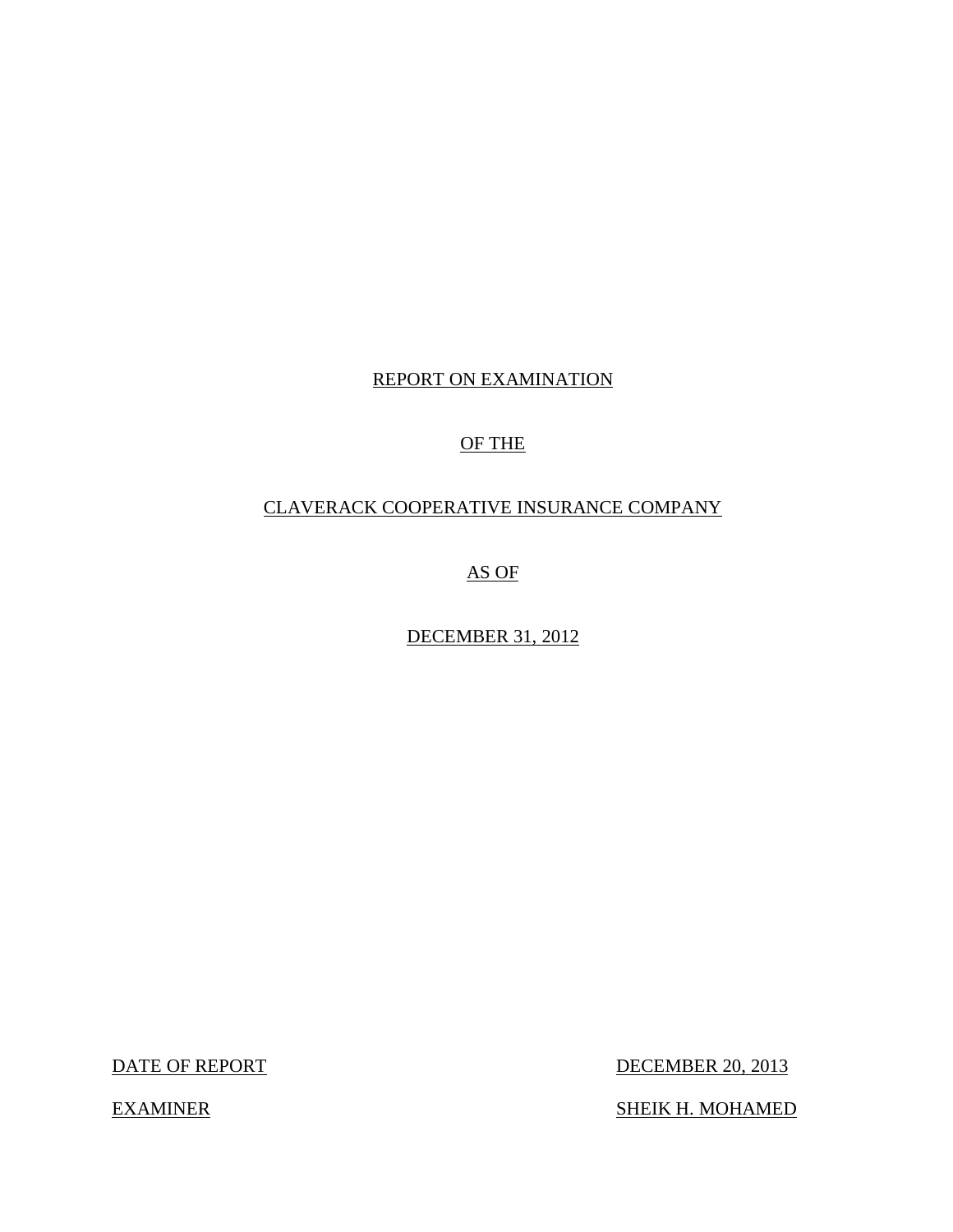### TABLE OF CONTENTS

# **ITEM NO.**

## PAGE NO.

| $\mathbf{1}$ | Scope of Examination                                                                                                                                             | $\overline{2}$                 |
|--------------|------------------------------------------------------------------------------------------------------------------------------------------------------------------|--------------------------------|
| 2.           | Description of Company                                                                                                                                           | 3                              |
|              | A. Management<br>B. Territory and plan of operation<br>C. Reinsurance<br>D. Holding company system<br>E. Significant operating ratios<br>F. Accounts and records | 3<br>5<br>6<br>8<br>$8\,$<br>9 |
| 3.           | <b>Financial Statements</b>                                                                                                                                      | 11                             |
|              | A. Balance sheet<br>B. Statement of income                                                                                                                       | 11<br>13                       |
| 4.           | Losses and loss adjustment expenses                                                                                                                              | 14                             |
| 5.           | Amounts recoverable from reinsurers                                                                                                                              | 14                             |
| 6.           | Commissions payable, contingent commissions and other similar<br>charges                                                                                         | 15                             |
| 7.           | Provision for reinsurance                                                                                                                                        | 15                             |
| 8.           | Conclusion                                                                                                                                                       | 15                             |
| 8.           | Compliance with prior report on examination                                                                                                                      | 16                             |
| 9.           | Summary of comments and recommendations                                                                                                                          | 17                             |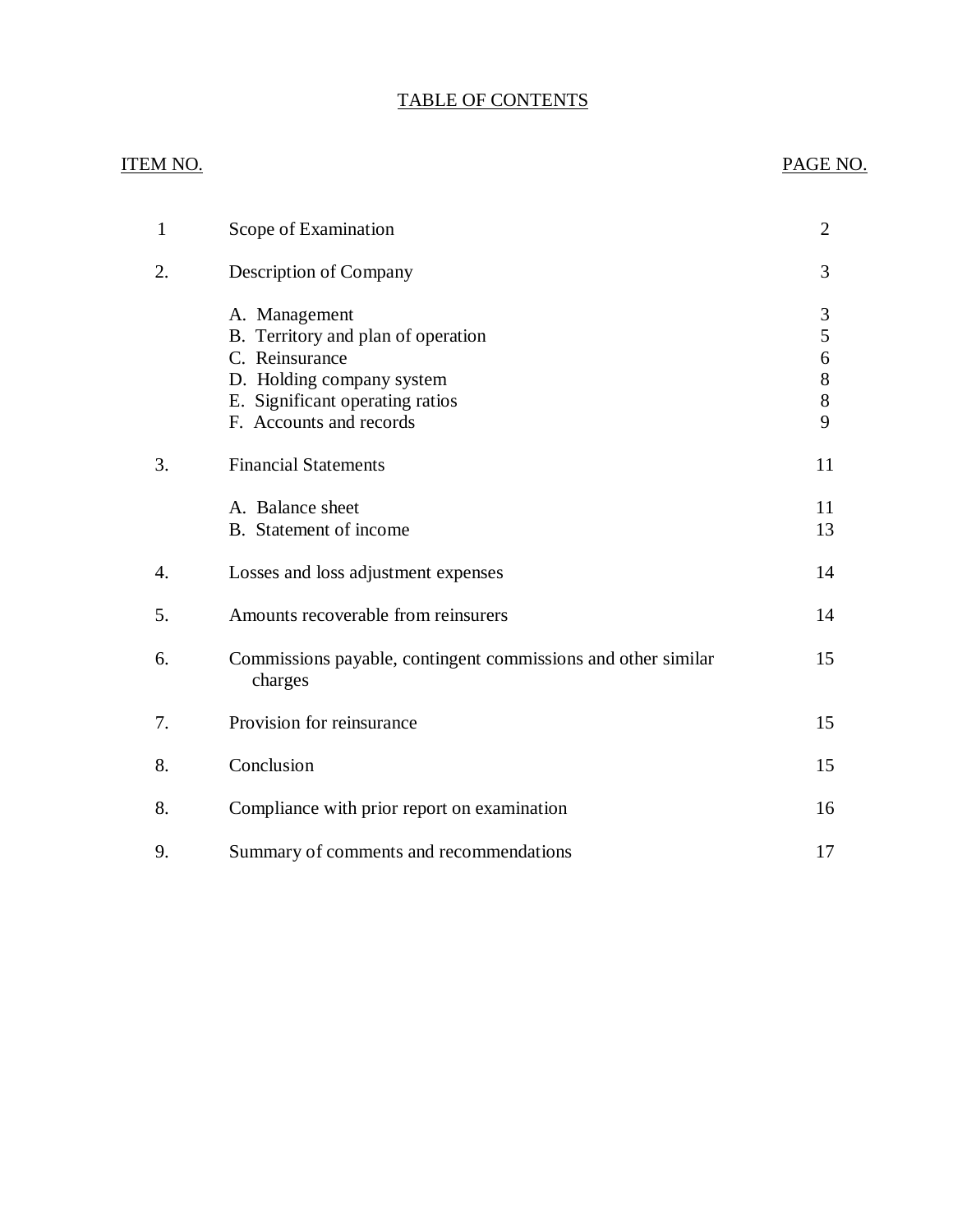

# NEW YORK STATE *DEPARTMENTof*  FINANCIAL SERVICES

Andrew M. Cuomo

Benjamin M. Lawsky Governor Superintendent Superintendent Superintendent Superintendent Superintendent Superintendent Superintendent

December 20, 2013

 Honorable Benjamin M. Lawsky Superintendent of Financial Services Albany, New York 12257

Sir:

 Pursuant to the requirements of the New York Insurance Law, and in compliance with the instructions contained in Appointment Number 31039 dated September 9, 2013, attached hereto, I have made an examination into the condition and affairs of Claverack Cooperative Insurance Company as of December 31, 2012, and submit the following report thereon.

 Wherever the designation "the Company" appears herein without qualification, it should be understood to indicate Claverack Cooperative Insurance Company.

 Wherever the term "Department" appears herein without qualification, it should be understood to mean the New York State Department of Financial Services.

Hudson, New York 12534. The examination was conducted at the Company's home office located at 271 Roxbury Road,

Hudson, New York 12534.<br>Based on the significant underwriting losses experienced by the Company during the examination period, as well as its high operating expenses, which has resulted in a significant erosion of the Company's surplus, the ability of the Company to continue as a going concern is questionable unless the Company takes action to address the causes of its surplus deterioration. Subsequent to the examination date, the Company took steps to terminate its defined benefit pension plan, which accounted for almost \$1 million of the surplus deterioration during the examination period. This will partially address the causes of its surplus deterioration; however, the Company will still need to address its significant underwriting losses and high operating expenses.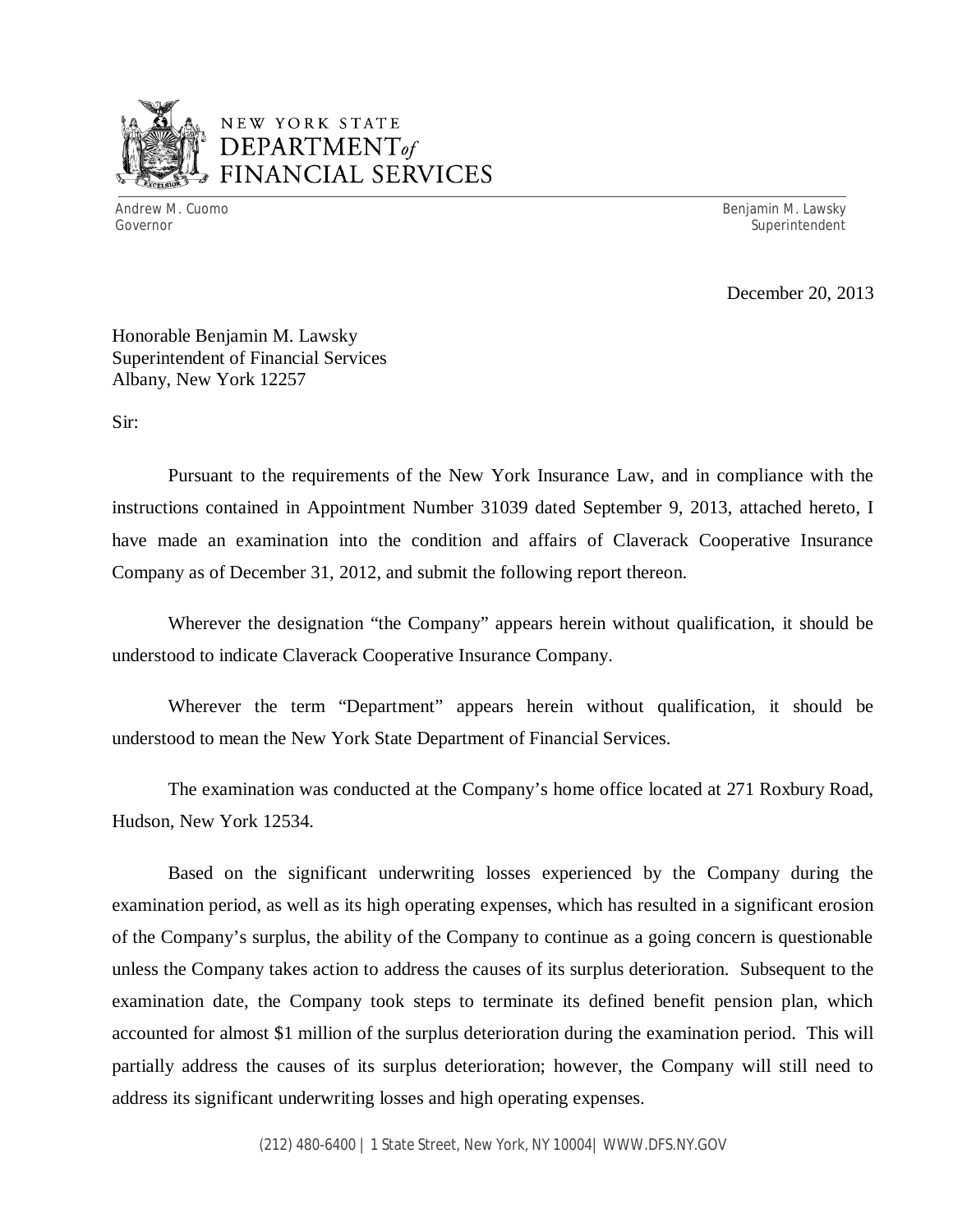### **1. SCOPE OF EXAMINATION**

<span id="page-3-0"></span> insurer. The previous examination was conducted as of December 31, 2008. This examination covered the four-year period from January 1, 2009 through December 31, 2012. Transactions occurring subsequent to this period were reviewed where deemed appropriate by the examiner. The Department has performed an individual examination of the Company*,* a single-state

 Commissioners ("NAIC") Financial Condition Examiners Handbook ("Handbook"), which requires that we plan and perform the examination to evaluate the financial condition and identify prospective risks of the Company by obtaining information about the Company including corporate governance, identifying and assessing inherent risks within the Company and evaluating system controls and procedures used to mitigate those risks. This examination also includes assessing the principles used and significant estimates made by management, as well as evaluating the overall financial statement presentation, management's compliance with Statutory Accounting Principles and annual statement instructions when applicable to domestic state regulations. This examination was conducted in accordance with the National Association of Insurance

 accordance with the risk-focused examination process. The examiners also relied upon audit work performed by the Company's independent public accountants when appropriate. All financially significant accounts and activities of the Company were considered in

 called for in the Handbook: This examination report includes a summary of significant findings for the following items as

> Significant subsequent events Company history Corporate records Management and control Fidelity bonds and other insurance Pensions and insurance plans Territory and plan of operation Growth of Company Loss experience Reinsurance Reinsurance Accounts and records Financial statements Summary of recommendations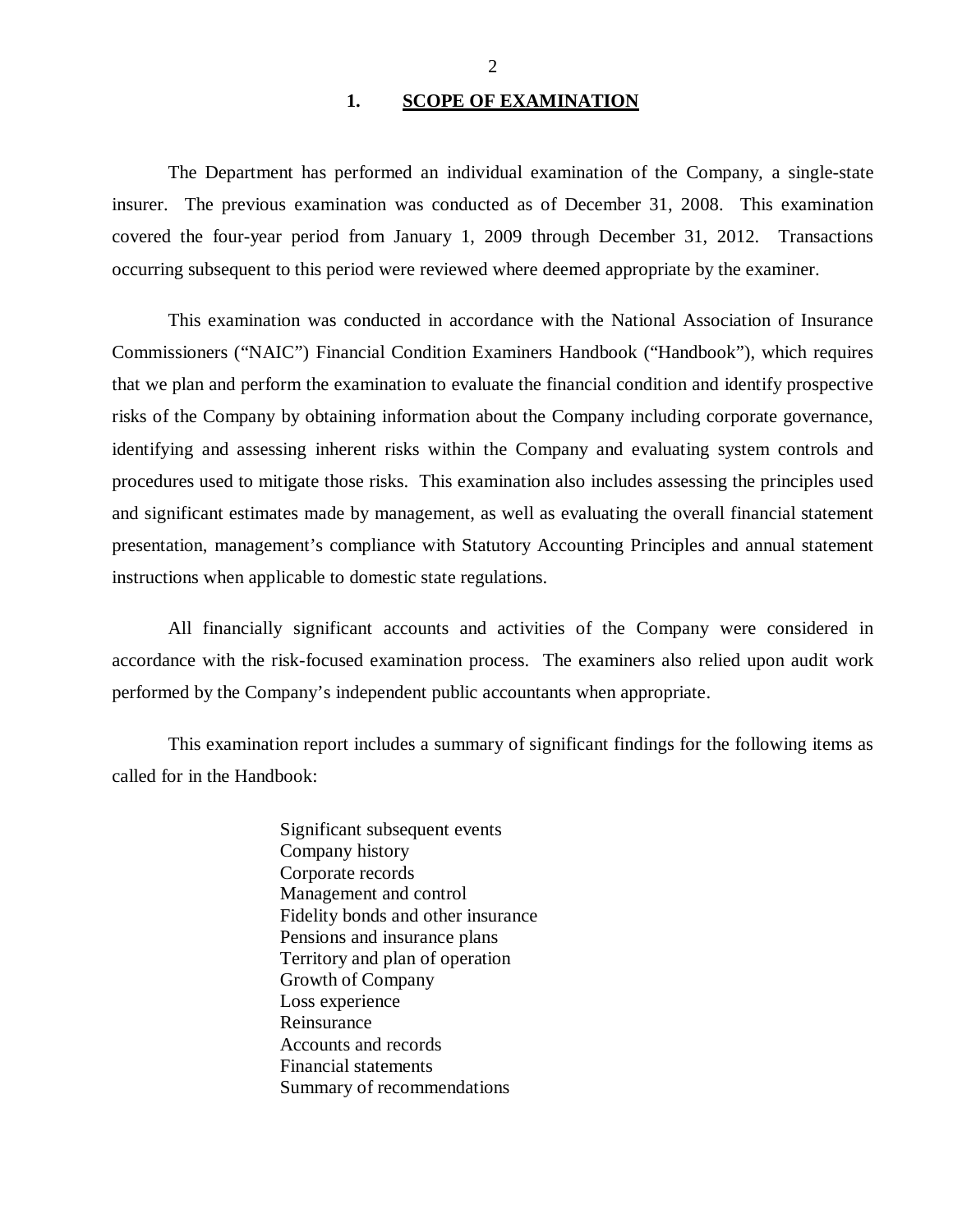<span id="page-4-0"></span> comments and recommendations contained in the prior report on examination. A review was also made to ascertain what action was taken by the Company with regard to

 that involve departures from laws, regulations or rules, or that are deemed to require explanation or This report on examination is confined to financial statements and comments on those matters description.

### **2. DESCRIPTION OF COMPANY**

 The Company was organized in 1857 to transact business as an assessment co-operative fire insurance company in the Town of Claverack, Columbia County, New York. In 1949, the territory was extended to include all of Columbia County. In 1957, a merger was effected between the Company and the Livingston Town Insurance Company, of Livingston, New York, the Claverack Town Fire Insurance Company being the surviving corporation.

 The Department issued a certificate on February 8, 1971 authorizing the Company to change its name from The Claverack Town Fire Insurance Company to Claverack Cooperative Insurance Company.

 Company. Effective December 31, 2012, the Company merged with Farmers Town Mutual Insurance Company of Clinton ("Farmers"), with the Company being the surviving company. Upon the effective date of the Merger, the policyholders of Farmers received dividend payments totaling \$650,000. As a result of the merger, the Company's surplus increased by \$336,860, net of the dividend payments. The prior year columns in the Company's financial statements were restated to reflect the merger for comparability purposes.

### A. Management

 Pursuant to the Company's charter and by-laws, management of the Company is vested in a board of directors consisting of not less than nine nor more than fifteen members. The board met at least four times during each calendar year, thereby complying with Section 6624(b) of the New York Insurance Law. At December 31, 2012, the board of directors was comprised of the following ten members: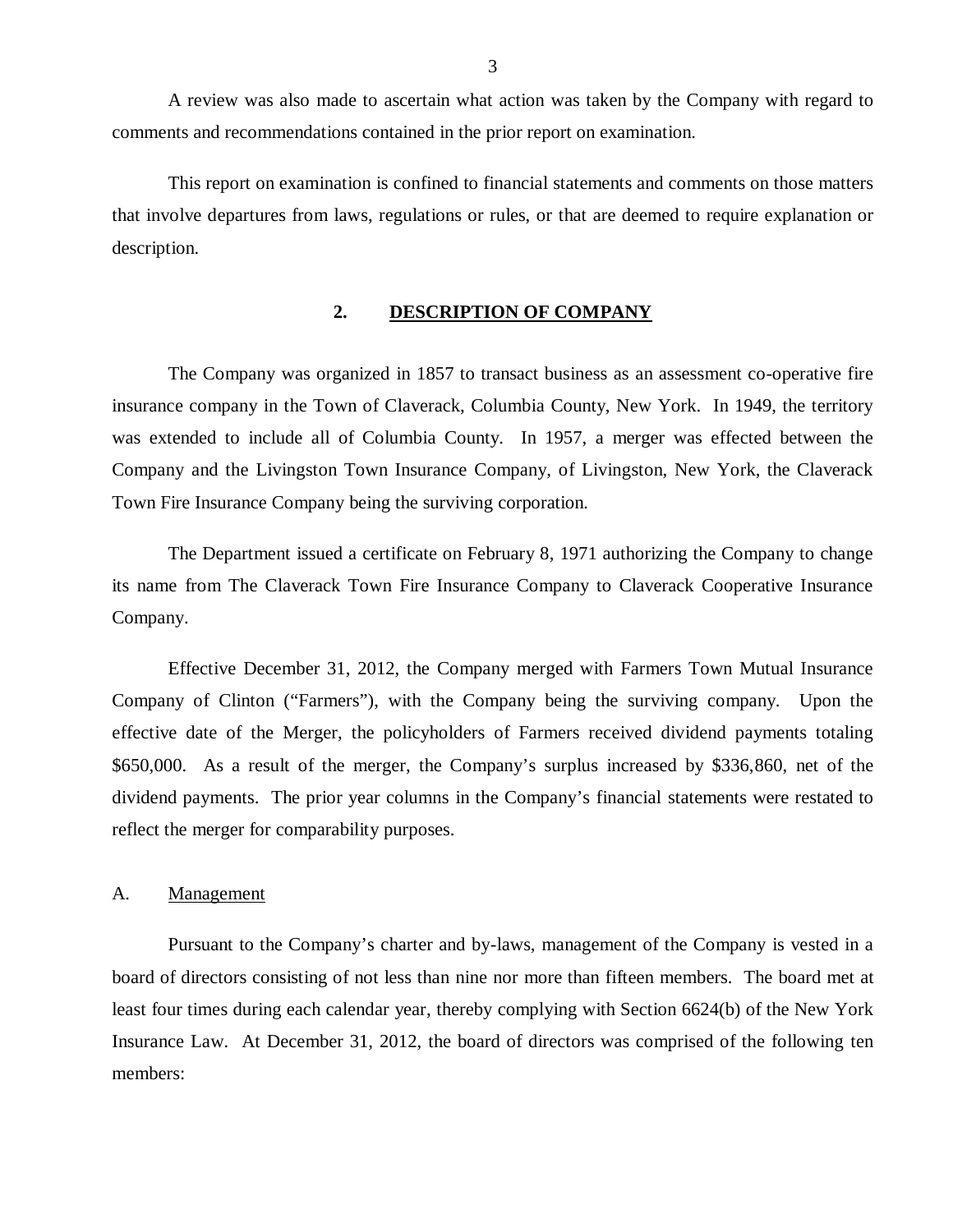| Name and Residence                           | <b>Principal Business Affiliation</b>                                                            |
|----------------------------------------------|--------------------------------------------------------------------------------------------------|
| Katherine Buckley<br>Hudson, NY              | Assistant Secretary and Assistant Treasurer,<br><b>Claverack Cooperative Insurance Company</b>   |
| Sidney Byron<br>North East, NY               | Secretary and Treasurer,<br>Farmers Mutual Insurance Company of Milan,<br>Pine Plains & Stanford |
| Victoria Cross<br><b>Clinton Corners, NY</b> | Secretary and Treasurer,<br>Farmers' Town Mutual Insurance Company of<br>Clinton                 |
| <b>Elizabeth Dolan</b><br>Greenport, NY      | <b>Teacher and Literacy Coach</b>                                                                |
| Anna Enright<br>Hyde Park, NY                | Retired                                                                                          |
| <b>Maureen Hess</b><br>Claverack, NY         | Secretary and Treasurer,<br><b>Claverack Cooperative Insurance Company</b>                       |
| Floyd Merrifield Jr.<br>Claverack, NY        | Retired                                                                                          |
| Kristin Plaia<br>Claverack, NY               | School Psychologist                                                                              |
| Martin Schroeder<br>Livingston, NY           | Retired                                                                                          |
| Joan Simard<br>Hillsdale, NY                 | Retired                                                                                          |

4

 period indicated that the meetings were generally well attended and each board member had an acceptable record of attendance. A review of the minutes of the board of directors' meetings held during the examination

 According to the Company's by-laws the compensation of officers shall be fixed by the board of directors. Examination review of the board minutes revealed that the board did not approve the Company's 2011 and 2012 Christmas bonuses.

 It is recommended that the Company fully comply with its by-laws by approving the compensation of officers.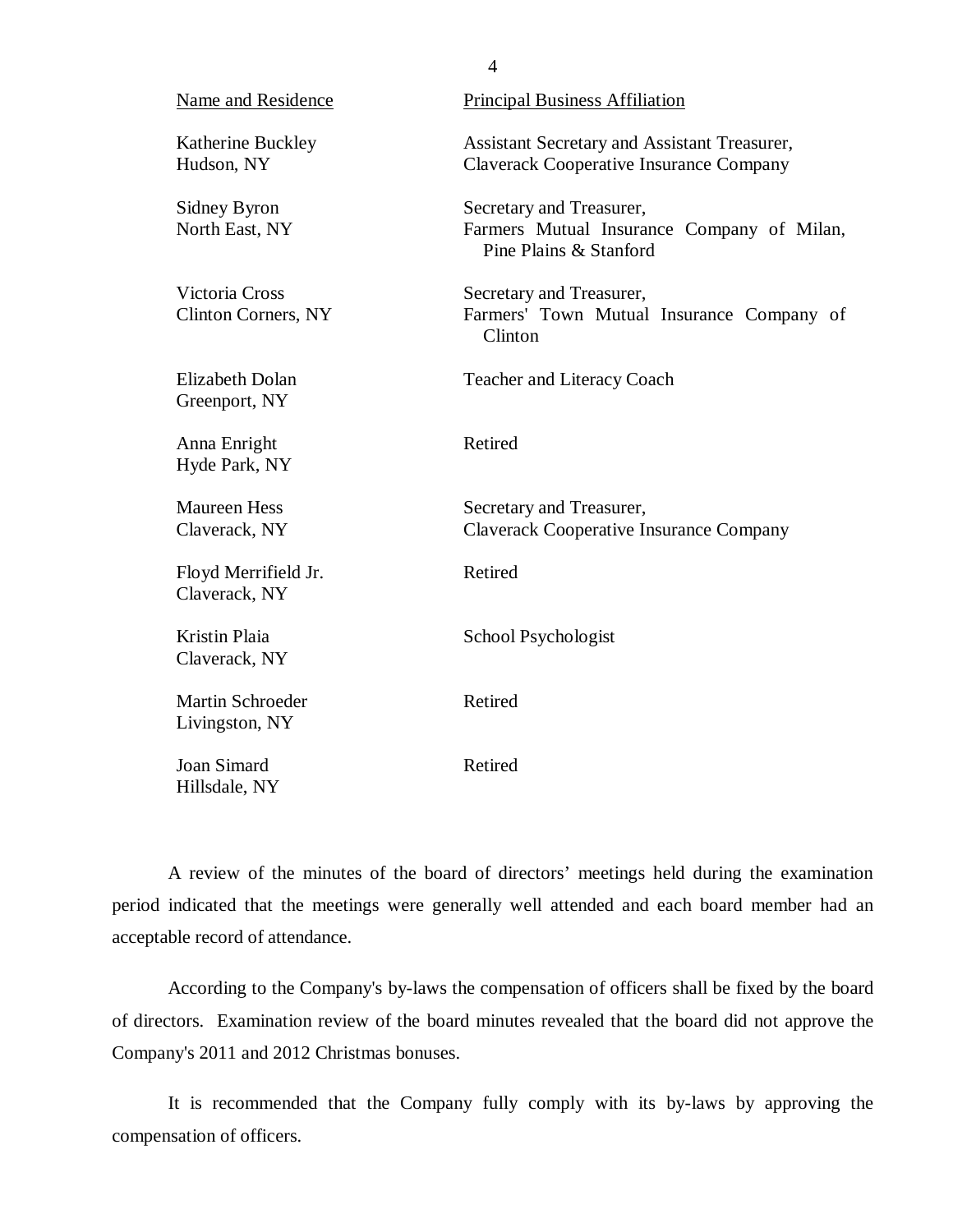<span id="page-6-0"></span>As of December 31, 2012, the principal officers of the Company were as follows:

Maureen Hess Elizabeth Dolan Vice President Katherine Buckley Name Title Floyd Merrifield Jr. President

Secretary and Treasurer Assistant Secretary and Assistant Treasurer

### B. Territory and Plan of Operation

 State of New York excluding the counties of New York, Kings, Queens, Bronx and Richmond. As of December 31, 2012, the Company was licensed to write business in all counties of the

 defined in the following numbered paragraphs of Section 1113(a) of the New York Insurance Law: As of the examination date, the Company was authorized to transact the kinds of insurance as

| Paragraph | Line of Business                               |
|-----------|------------------------------------------------|
| 4         | Fire                                           |
| 5         | Miscellaneous property                         |
| 6         | Water damage                                   |
|           | Burglary and theft                             |
| 8         | Glass                                          |
| 12        | Collision                                      |
| 13        | Personal injury liability                      |
| 14        | Property damage liability                      |
| 15        | Workers' compensation and employers' liability |
| 19        | Motor vehicle and aircraft physical damage     |
| 20        | Marine and inland marine                       |
|           |                                                |

 the New York Insurance Law. The Company is also licensed to accept and cede reinsurance as provided in Section 6606 of

 Based on the lines of business for which the Company is licensed and pursuant to the requirements of Articles 13, 41 and 66 of the New York Insurance Law, the Company is required to maintain a minimum surplus to policyholders in the amount of \$100,000.

The following schedule shows the direct premiums written by the Company in New York for the period under examination: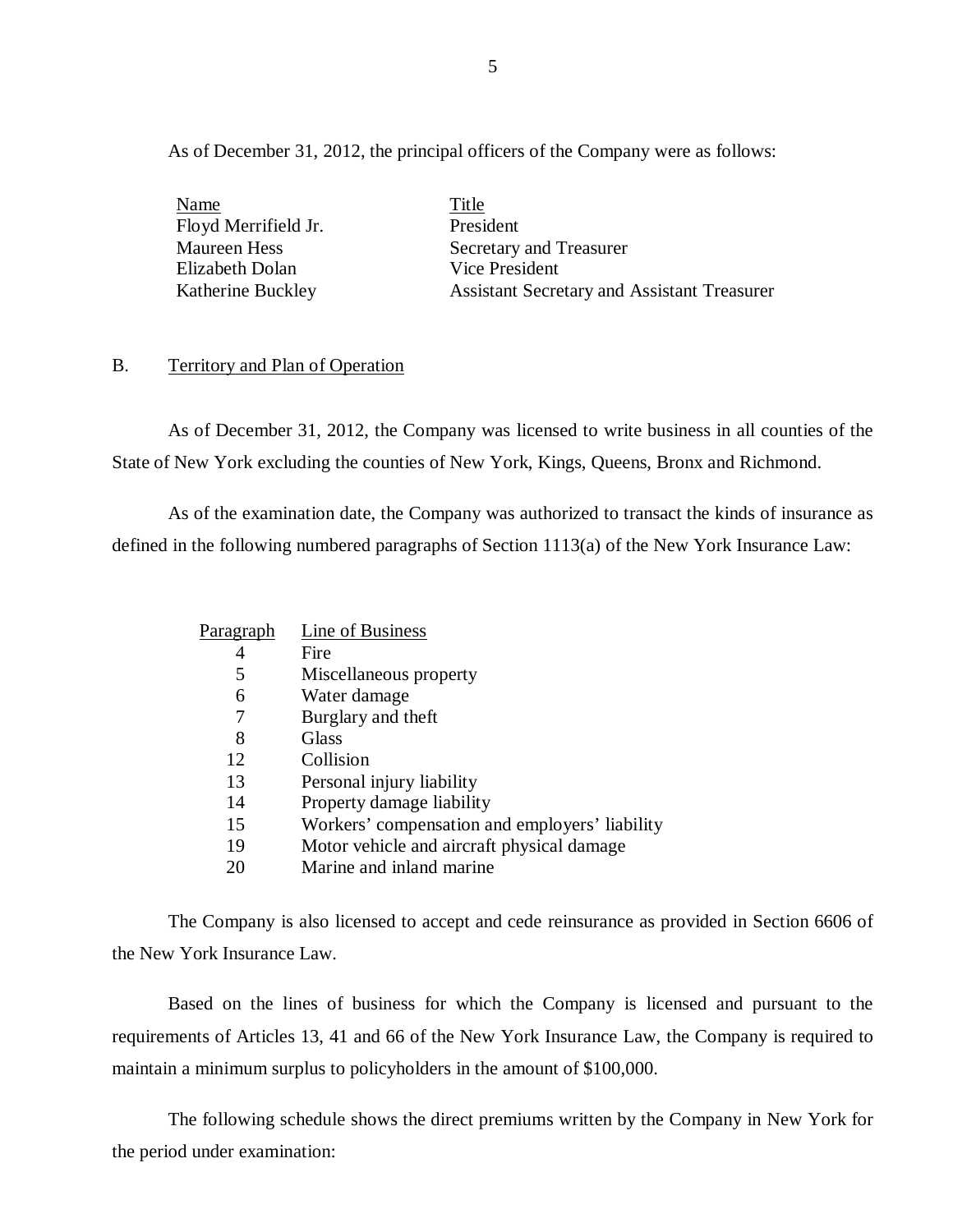| Calendar Year | Direct Premiums Written |
|---------------|-------------------------|
| 2009          | \$1,780,620             |
| 2010          | \$1,746,618             |
| 2011          | \$1,827,049             |
| 2012          | \$1,915,329             |

 and farmowners multiple peril policies, which accounted for 47.3%, 40.3% and 9.3%, respectively, of the 2012 direct premiums written. The business is produced through approximately 117 independent agents and brokers. The Company writes predominantly commercial multiple peril, homeowners multiple peril,

### C. Reinsurance

During the period under examination the Company did not assume any reinsurance business.

As of the examination date, the Company had the following reinsurance program in place:

| <b>Type of treaty</b>                | <b>Cession</b>                                                                                                                                                  |
|--------------------------------------|-----------------------------------------------------------------------------------------------------------------------------------------------------------------|
| Multiline excess of loss<br>Property | $1st$ layer: \$120,000 in excess of \$30,000 ultimate net<br>loss, each loss, each risk, subject to a limit of<br>liability of \$360,000 each loss occurrence.  |
|                                      | $2nd$ layer: \$350,000 in excess of \$150,000 ultimate<br>net loss, each loss, each risk, subject to a limit of<br>liability of \$700,000 each loss occurrence. |
|                                      | $3rd$ layer: \$500,000 in excess of \$500,000 ultimate<br>net loss, each loss, each risk, subject to a limit of<br>liability of \$500,000 each loss occurrence. |
| Casualty                             | $1st$ layer: \$130,000 in excess of \$20,000 ultimate net<br>loss, each loss occurrence.                                                                        |
|                                      | $2nd$ layer: \$350,000 in excess of \$150,000 ultimate<br>net loss each loss occurrence.                                                                        |
|                                      | $3rd$ layer: \$500,000 in excess of \$500,000 ultimate<br>net loss, each loss occurrence.                                                                       |
| Casualty and Property combined       | \$20,000 in excess of \$30,000 each loss occurrence.                                                                                                            |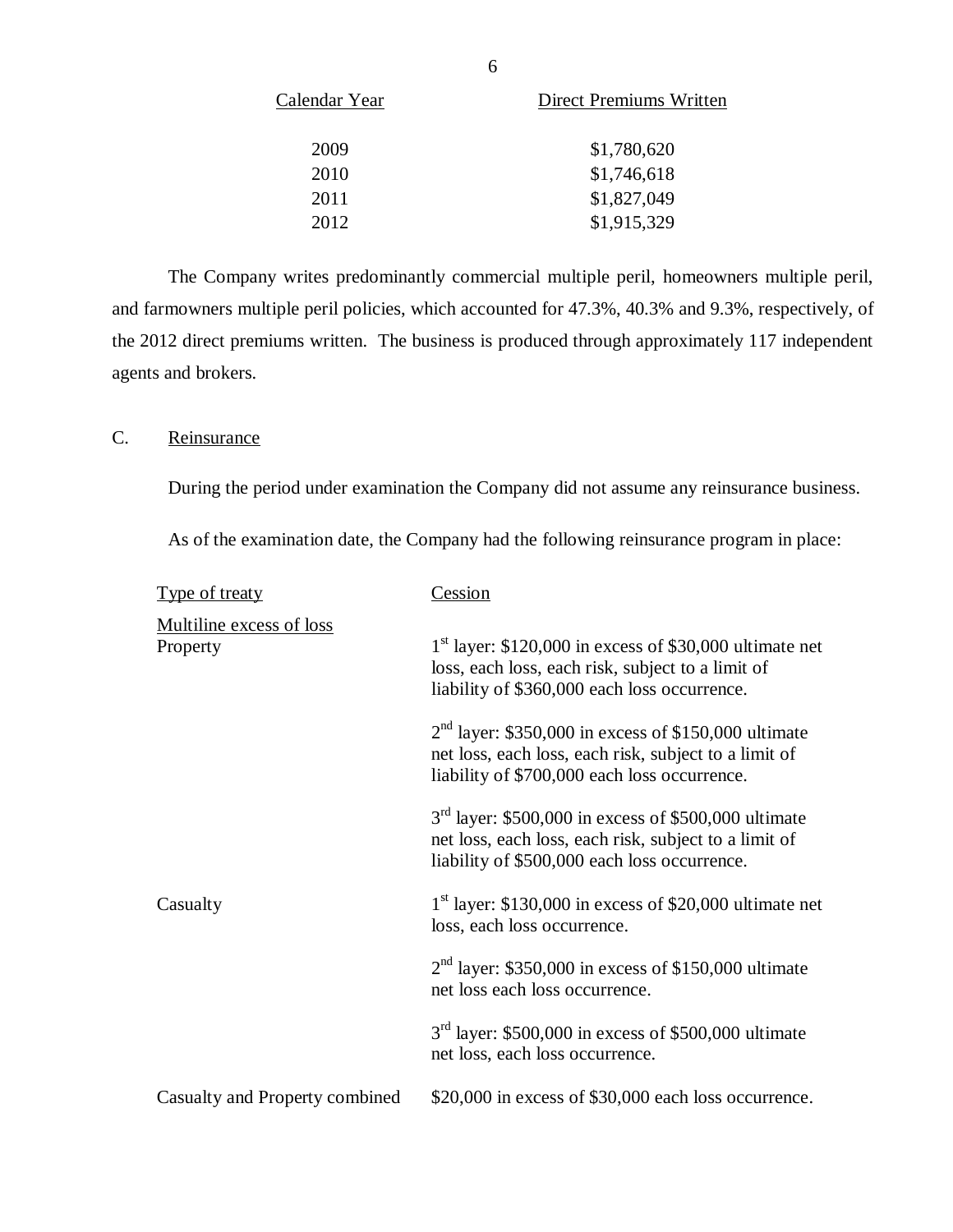| <u>Type of treaty</u>                                            | Cession                                                                                           |
|------------------------------------------------------------------|---------------------------------------------------------------------------------------------------|
| Casualty Clash Excess of Loss                                    | \$1 million in excess of \$1 million ultimate net loss,<br>each loss occurrence.                  |
| <b>Property Catastrophe Excess of</b><br>$Loss$ (3 layers)       |                                                                                                   |
| <b>First Layer</b>                                               | \$900,000 in excess of \$100,000 ultimate net loss,<br>each loss occurrence.                      |
| Second Layer                                                     | \$1 million in excess of \$1 million ultimate net loss,<br>each loss occurrence.                  |
| Third Layer                                                      | 100% in excess of \$2 million ultimate net loss, each<br>loss occurrence.                         |
| <b>Property Pro Rata Facultative</b>                             | Risks where a total cession value exceeds \$400,000<br>underwritten on an offer and accept basis. |
| <b>Casualty Excess of Loss</b><br><b>Facultative Reinsurance</b> | \$1 million in excess of \$1 million each loss<br>occurrence, each policy.                        |

All of the above cessions were to authorized or accredited reinsurers.

 found to contain the required clauses, including an insolvency clause meeting the requirements of Section 1308 of the New York Insurance Law. All ceded reinsurance agreements in effect as of the examination date were reviewed and

 Examination review found that the Schedule F data reported by the Company in its filed 2012 annual statement did not accurately reflect its reinsurance transactions. In particular, the Company was unable to support the majority of amounts recoverable from reinsurers reported in Schedule F – Part 3.

 by completing Schedule F – Part 3 correctly in all future filings with this Department. A similar recommendation was included in the previous report on examination. It is recommended that the Company comply with the NAIC Annual Statement Instructions

 Management has represented that all material ceded reinsurance agreements transfer both underwriting and timing risk as set forth in SSAP No. 62R. Representations were supported by appropriate risk transfer analyses and an attestation from the Company's Secretary/Treasurer and Assistant Secretary/Assistant Treasurer. Additionally, examination review indicated that the

7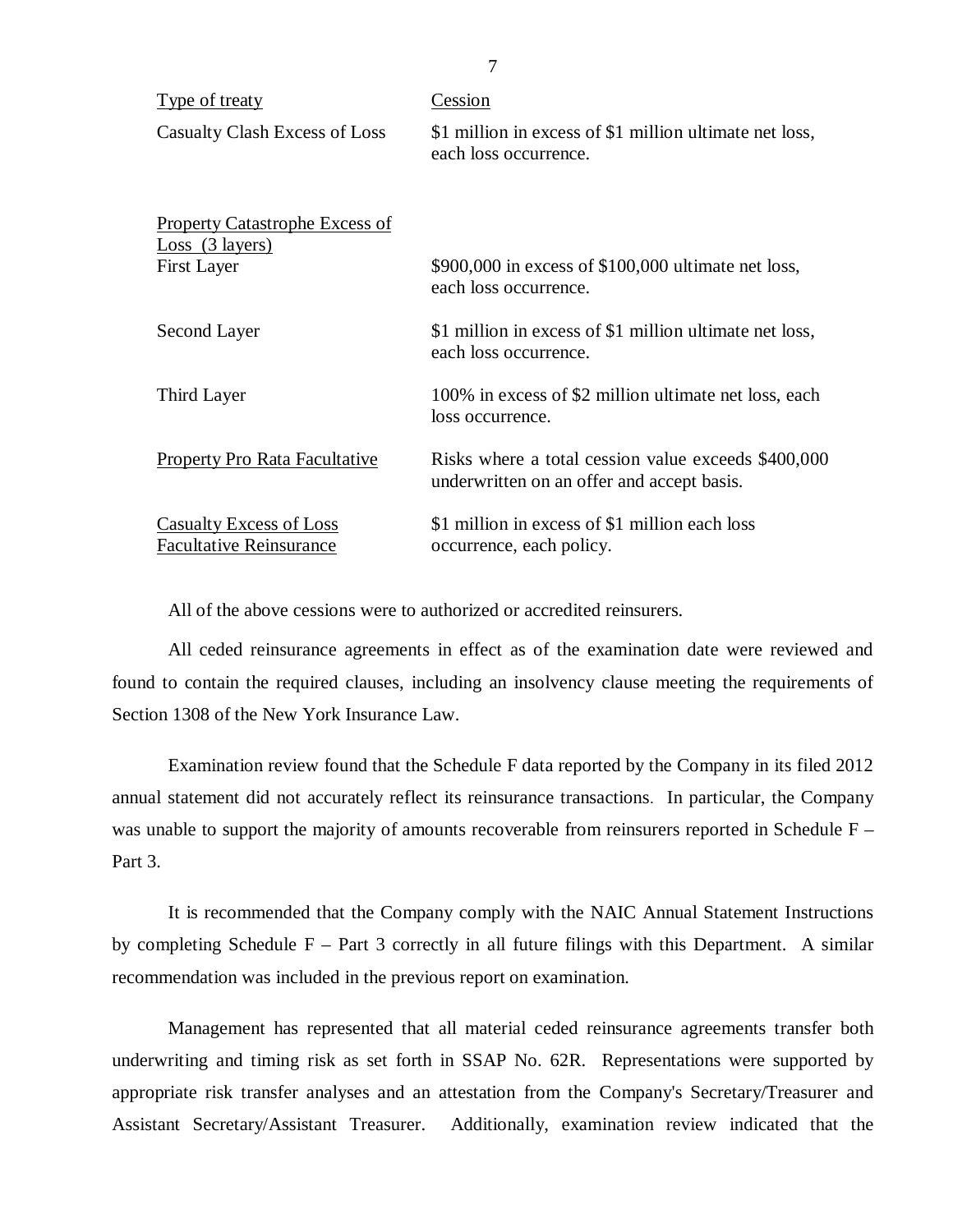Company was not a party to any finite reinsurance agreements. All ceded reinsurance agreements were accounted for utilizing reinsurance accounting as set forth in SSAP No. 62R.

 During the period covered by this examination, the Company did not commute any reinsurance agreements.

### D. Holding Company System

As of December 31, 2012, the Company was not a member of any holding company system.

### E. Significant Operating Ratios

The following ratios have been computed as of December 31, 2012, based upon the results of this examination:

| Net premiums written to policyholders' surplus                   | 188% |
|------------------------------------------------------------------|------|
| Adjusted liabilities to liquid assets                            | 94%  |
| Gross agents' balances (in collection) to policyholders' surplus | 3%   |

 Information System of the National Association of Insurance Commissioners. All of the above ratios fall within the benchmark ranges set forth in the Insurance Regulatory

 four-year period covered by this examination: The underwriting ratios presented below are on an earned/incurred basis and encompass the

|                                                                                                               | Amounts                                 | Ratios                      |
|---------------------------------------------------------------------------------------------------------------|-----------------------------------------|-----------------------------|
| Losses and loss adjustment expenses incurred<br>Other underwriting expenses incurred<br>Net underwriting loss | \$4,282,114<br>1,918,610<br>(1,969,313) | 101.20%<br>45.34<br>(46.54) |
| Premiums earned                                                                                               | \$4.231.411                             | 100.00%                     |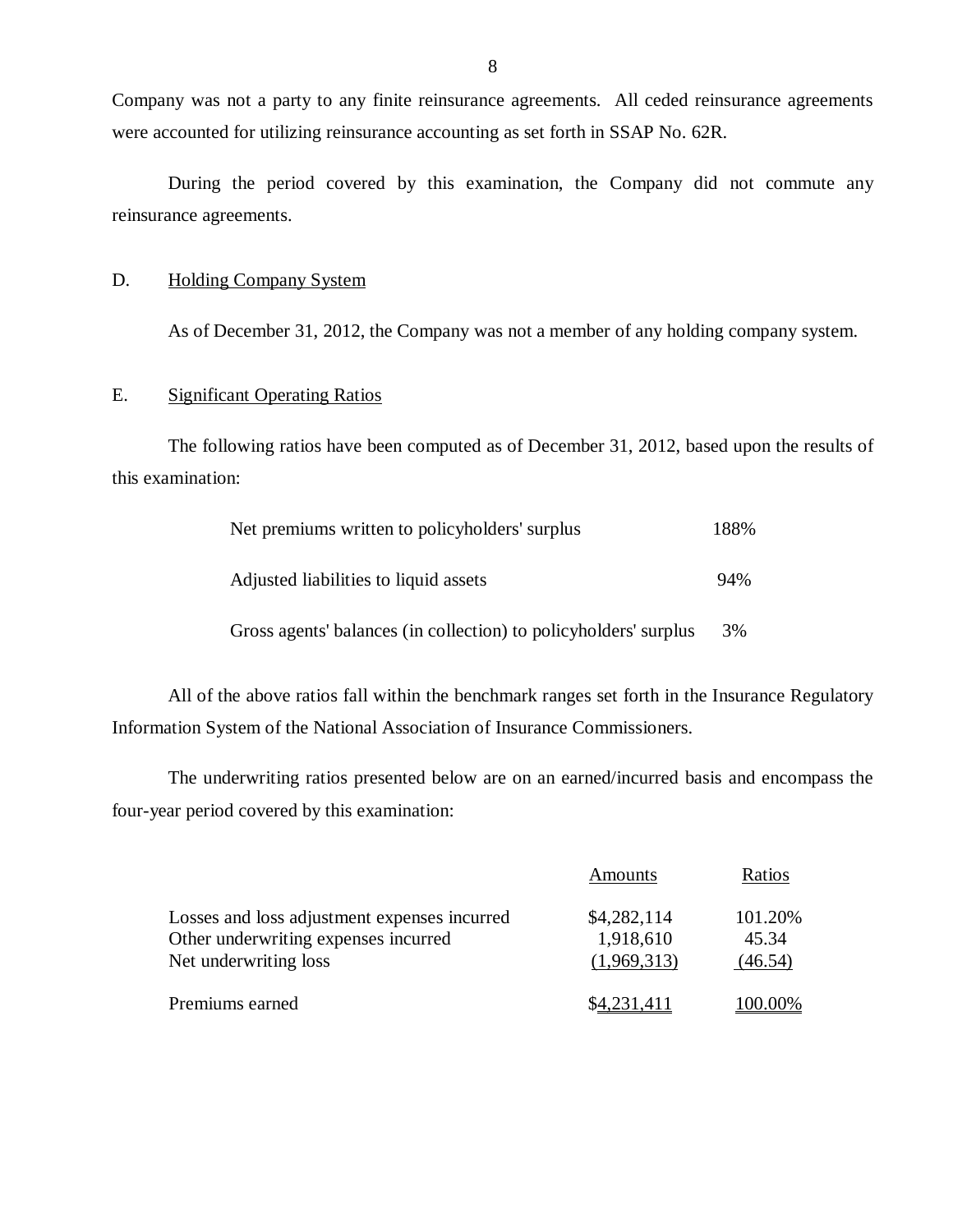### Management Expense Ratio

<span id="page-10-0"></span> written was 45%. Section 6613(a) of the New York Insurance Law states, in part: In calendar year 2012, the ratio of the Company's management expenses to its net premiums

 The expenses of management of any co-operative property/casualty insurance company shall not exceed in any one calendar year 42.5% of its net premiums written for such year…

 than 42.5% of its net premiums written pursuant to the provisions of Section 6613(a) of the New York Insurance Law. It is noted that a similar recommendation was included in the prior report on It is recommended that the Company endeavor to reduce its management expenses to less examination.

### F. Accounts and Records

### i. Preparation of annual statement

 During the examination the examiners found several errors in the preparation of the 2012 annual statement. Specifically, the following were noted:

- Schedule D Part 2 Section 2, two errors were found when examiner matched the 2012 trade tickets to the annual statement: a) The annual statement shows that the Company owns 350 shares of Aflac common stocks. The trade ticket and bank confirmation shows 450 shares; b) The date acquired for Pepsico Inc. share also was incorrect. The Company reported May 12, 2012 instead of May 16, 2012.
- Underwriting and Investment Exhibit Part 1B Premiums Written the Company reported ceded premiums under reinsurance ceded to affiliates instead of non-affiliates.
- Jurat page As of December 31, 2012, the Company had ten directors but they only listed nine on the jurat page.
- Supplemental Compensation Exhibit The Company continues to list a salary associated with the title Chief Executive Officer ("CEO"), yet the Jurat page does not indicate anyone holding the title of CEO.

 It is recommended that the Company exercise greater care in the preparation of its annual statement in all future filings with this Department.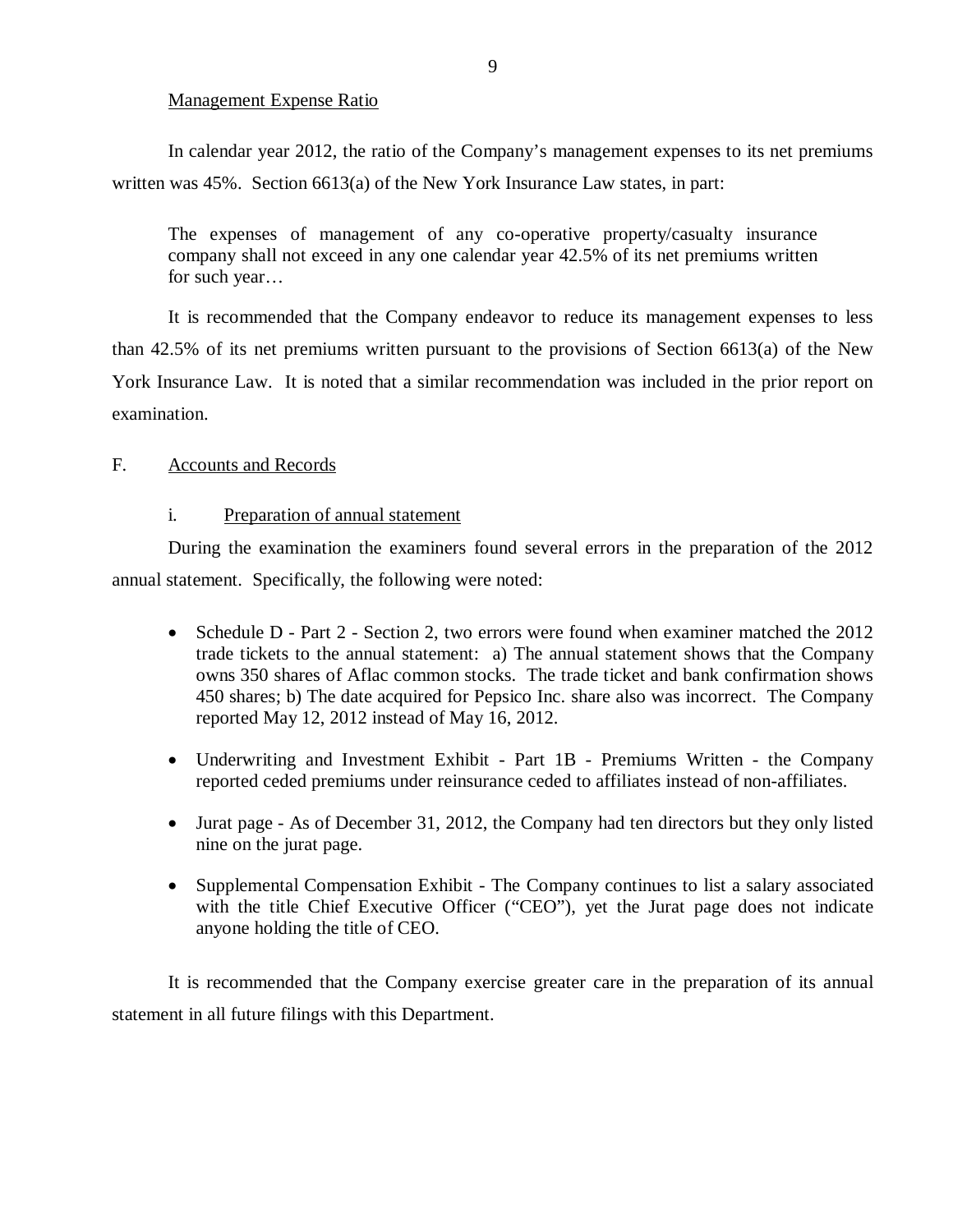### ii. Classification of annual statement lines

 Examination review of the Company's 2012 Underwriting & Expense Exhibit (Part 3 - Expenses) in accordance with the NAIC Annual Statement instructions revealed that several expenses were misclassified, as follows:

- Expenses that should have been classified as "Employee Relations and Welfare" were classified as "Advertising" or "Miscellaneous"
- Expenses that should have been classified as "Travel and Travel Items were classified as "Advertising".

 Additionally, the review of the accounts that comprise Page 3, Line 5 - Other Expenses (excluding taxes, licenses, and fees) in the Company's filed 2012 annual statement showed that the Company incorrectly included payroll tax withholdings. In accordance with the NAIC Annual Statement instructions, employees' withholdings should be included on Page 3, Line 14 - Amounts withheld or retained by company for account of others.

 It is recommended that the Company classify accounts correctly in accordance with the NAIC Annual Statement instructions in all future financial statements filed with the Department. It is noted that a similar recommendation was included in the prior report on examination.

### iii. Late Filing

 ("MD&A") were not received by the Department until May 16, 2012 and April 17, 2013, respectively. Pursuant to the NAIC Annual Statement Instructions, the MD&A is due on April 1 of each year. Additionally, the Company's quarterly statement as of March 31, 2013 was not received by the Department until July 1, 2013. Pursuant to the NAIC Annual Statement Instructions, the March 31 quarterly statement is due on May 15 of each year. It was noted that the Company's 2011 and 2012 Management's Discussion and Analysis

 manner pursuant to the NAIC Annual Statement Instructions. It is recommended that the Company file its financial statements and supplements in a timely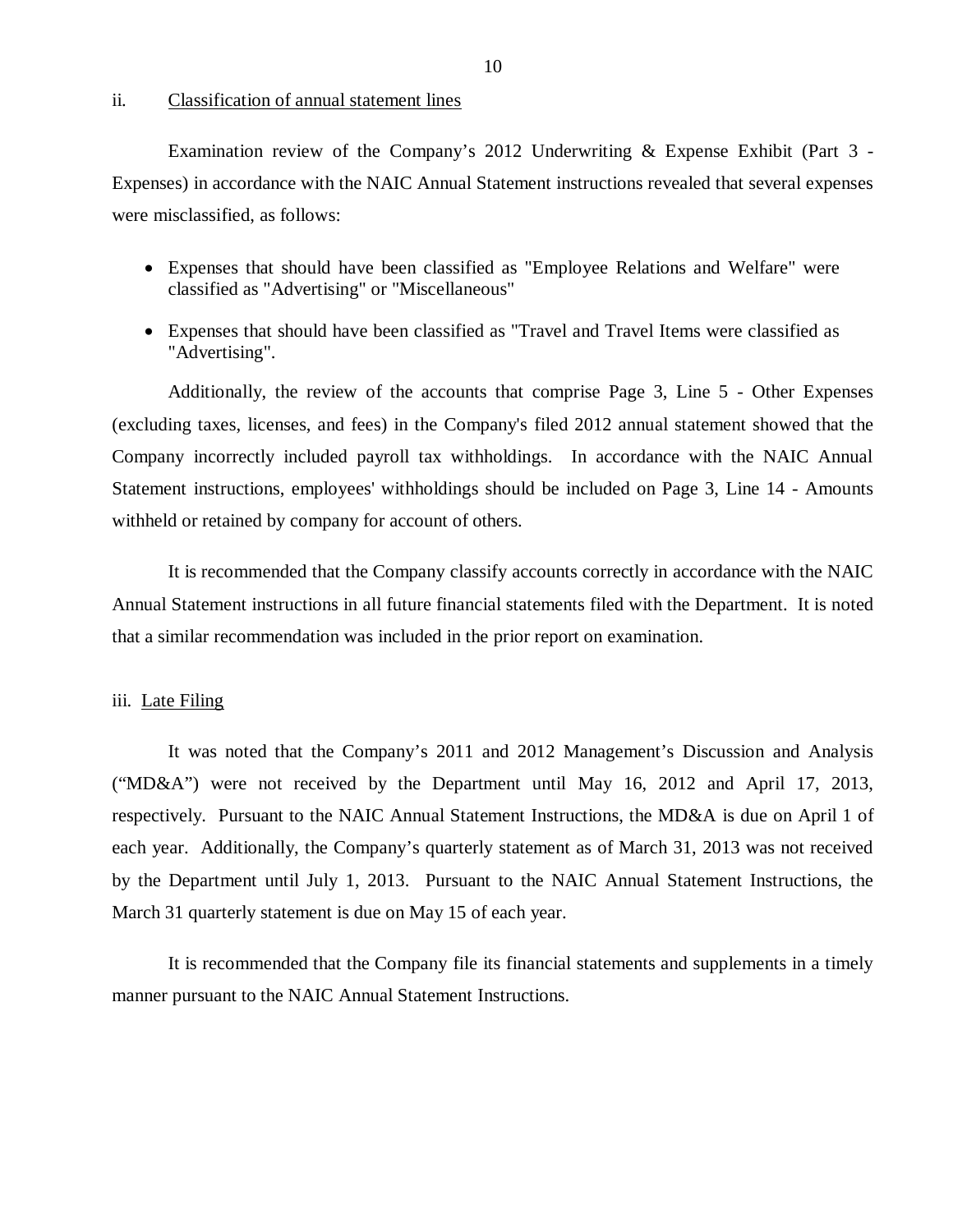## **3. FINANCIAL STATEMENTS**

### A. **Balance Sheet**

 December 31, 2012 as determined by this examination and as reported by the Company: The following shows the assets, liabilities and surplus as regards policyholders as of

|                                          |             | Examination       |              | Company      | Surplus          |
|------------------------------------------|-------------|-------------------|--------------|--------------|------------------|
| Assets                                   |             | <b>Assets Not</b> | Net Admitted | Net Admitted | Increase         |
|                                          | Assets      | Admitted          | Assets       | Assets       | (Decrease)       |
| <b>B</b> onds                            | \$1,353,806 | \$<br>$\Omega$    | \$1,353,806  | \$1,353,806  | \$<br>$\theta$   |
| Preferred stocks                         | 131,363     | $\Omega$          | 131,363      | 131,363      | $\theta$         |
| Common stocks                            | 380,557     | 0                 | 380,557      | 380,557      | $\theta$         |
| Cash, cash equivalents and short-term    |             |                   |              |              |                  |
| investments                              | 1,643,510   | $\boldsymbol{0}$  | 1,643,510    | 1,643,510    | $\theta$         |
| Investment income due and accrued        | 10,208      | 0                 | 10,208       | 10,208       | 0                |
| Uncollected premiums and agents'         |             |                   |              |              |                  |
| balances in the course of collection     | 27,691      | 9,236             | 18,455       | 18,455       | $\boldsymbol{0}$ |
| Deferred premiums, agents' balances and  |             |                   |              |              |                  |
| installments booked but deferred and not |             | $\theta$          |              |              |                  |
| yet due                                  | 270,628     |                   | 270,628      | 270,628      | $\theta$         |
| Amounts recoverable from reinsurers      | 224,669     | 162,441           | 62,228       | 224,669      | (162, 441)       |
| Current federal and foreign income tax   |             |                   |              |              |                  |
| recoverable and interest thereon         | 37,685      | 0                 | 37,685       | 37,685       | 0                |
| Net deferred tax asset                   | 323,309     | 323,309           | 0            | 0            | $\theta$         |
| Electronic data processing equipment and |             |                   |              |              |                  |
| software                                 | 5,533       | 0                 | 5,533        | 5,533        | $\theta$         |
| Prepaid assets                           | 3,308       | 3,308             | $\theta$     | 0            | $\theta$         |
| Totals assets                            | \$4,412,267 | <u>\$498.294</u>  | \$3,913,973  | \$4,076,414  | \$(162,441)      |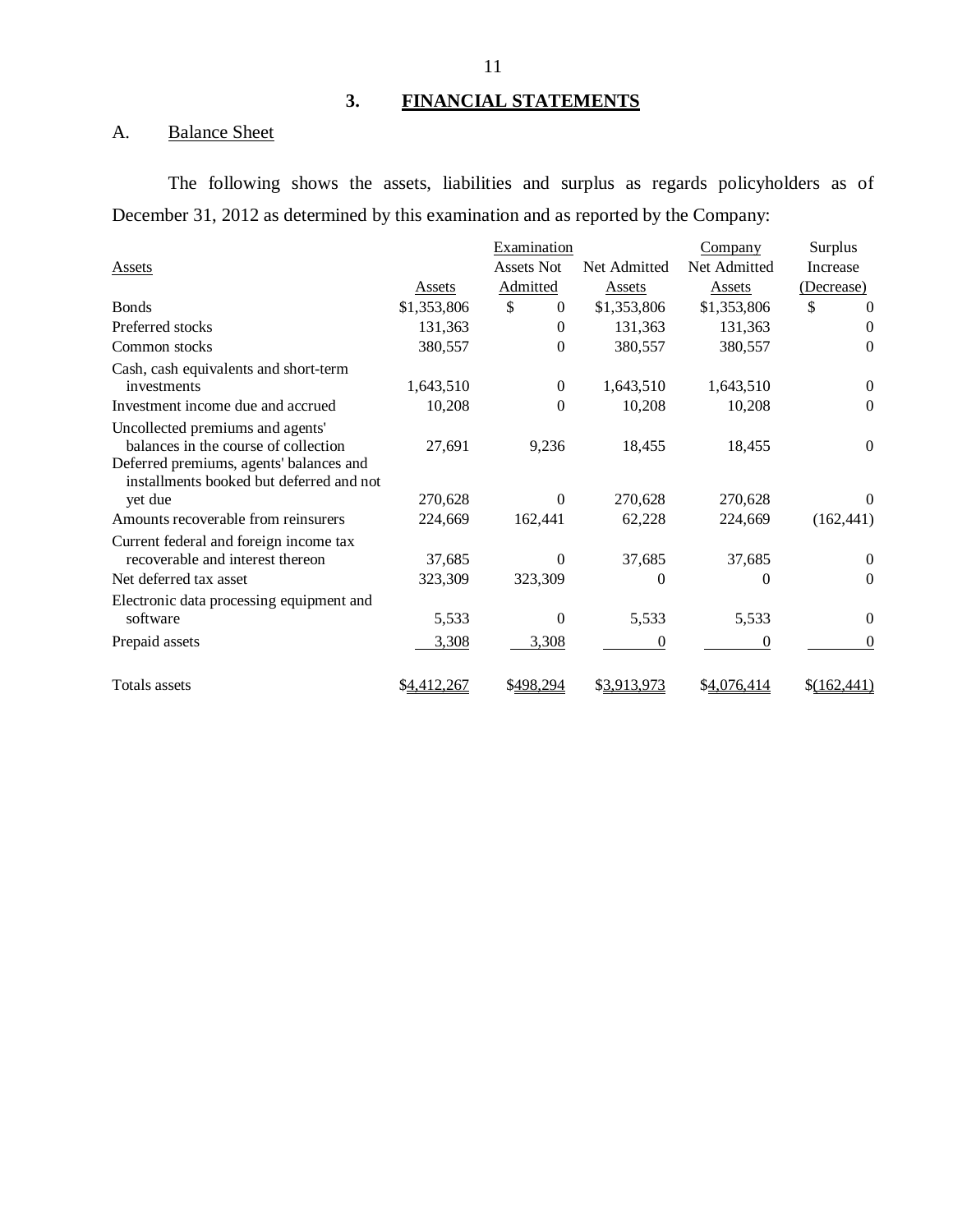### Liabilities, surplus and other funds

|                                                                       |               |                | Surplus<br>Increase |
|-----------------------------------------------------------------------|---------------|----------------|---------------------|
|                                                                       | Examination   | Company        | (Decrease)          |
| Losses and loss adjustment expenses                                   | \$<br>624,110 | 624,110<br>\$. | \$<br>$\theta$      |
| Commissions payable, contingent commissions and other similar charges | 82,340        | 64,818         | (17,522)            |
| Other expenses (excluding taxes, licenses and fees)                   | 12,039        | 12,039         | 0                   |
| Taxes, licenses and fees (excluding federal and foreign income taxes) | 688           | 688            | $\Omega$            |
| Unearned premiums                                                     | 1,000,981     | 1,000,981      | $\Omega$            |
| Advance premium                                                       | 39,914        | 39,914         | $\Omega$            |
| Policyholders (dividends declared and unpaid)                         | 650,000       | 650,000        | $\Omega$            |
| Ceded reinsurance premiums payable (net of ceding commissions)        | 158,577       | 158,577        | $\theta$            |
| Remittances and items not allocated                                   | 14,472        | 14,472         | $\Omega$            |
| Provision for reinsurance                                             | 4,261         | 42,398         | 38,137              |
| Pension liabilities                                                   | 731,497       | 731,497        | $\theta$            |
| Total liabilities                                                     | \$3,318,879   | \$3,339,494    | \$<br>20,615        |
| Minimum required surplus                                              | \$<br>100,000 | 100,000<br>S.  | $\mathbb{S}$        |
| Unassigned funds (surplus)                                            | 495,094       | 636,920        | (141, 826)          |
| Surplus as regards policyholders                                      | 595,094<br>\$ | 736,920<br>S.  | \$(141,826)         |
| Total liabilities, surplus and other funds                            | \$3,913,973   | \$4,076,414    | \$(162,441)         |

Note: The Internal Revenue Service did not audit the Company's federal income tax returns for the years under examination. Audits covering subsequent years have yet to commence. The examiner is unaware of any potential exposure of the Company to any tax assessment and no liability has been established herein relative to such contingency.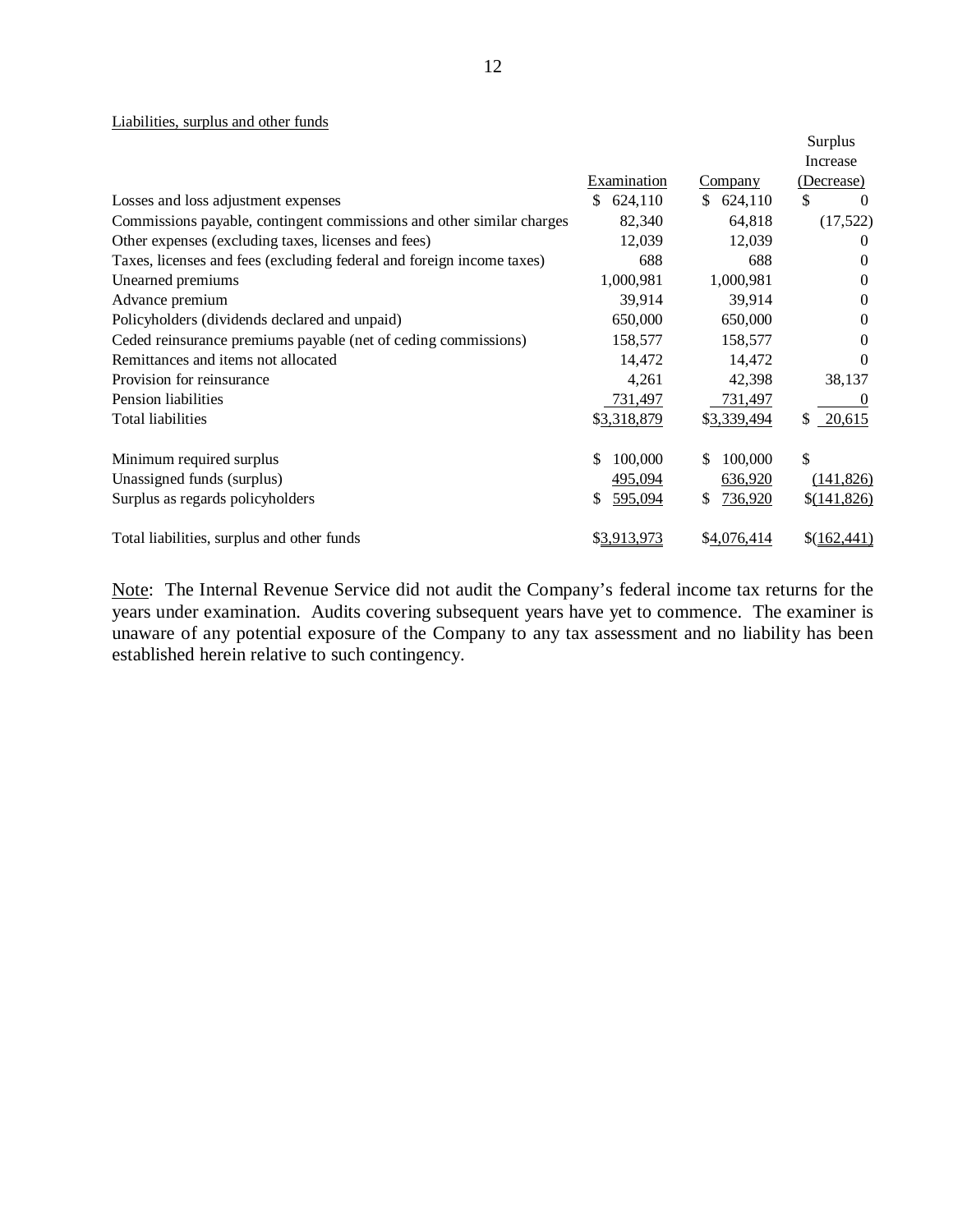### B. Statement of Income

 Surplus as regards policyholders decreased \$1,439,368 during the four-year examination period January 1, 2009 through December 31, 2012, detailed as follows:

| <b>Underwriting Income</b>                                                                                                                                  |                                             |               |
|-------------------------------------------------------------------------------------------------------------------------------------------------------------|---------------------------------------------|---------------|
| Premiums earned                                                                                                                                             |                                             | \$4,231,411   |
| Deductions:<br>Losses and loss adjustment expenses incurred<br>Other underwriting expenses incurred                                                         | \$4,282,114<br>1,936,132                    |               |
| Total underwriting deductions                                                                                                                               |                                             | 6,218,246     |
| Net underwriting gain or (loss)                                                                                                                             |                                             | \$(1,986,835) |
| <b>Investment Income</b>                                                                                                                                    |                                             |               |
| Net investment income earned<br>Net realized capital gain                                                                                                   | 259,765<br>S.<br>(3,440)                    |               |
| Net investment gain or (loss)                                                                                                                               |                                             | 256,325       |
| Other Income                                                                                                                                                |                                             |               |
| Net gain or (loss) from agents' or premium balances charged off<br>Finance and service charges not included in premiums<br>Settlement<br>Ceded UPR transfer | \$<br>2,236<br>220,572<br>47,634<br>425,644 |               |
| Total other income                                                                                                                                          |                                             | 696,086       |
| Net income before dividends to policyholders and before federal<br>and foreign income taxes                                                                 |                                             | \$(1,034,424) |
| Dividends to policyholders                                                                                                                                  |                                             | (650,000)     |
| Net income after dividends to policyholders but before federal<br>and foreign income taxes                                                                  |                                             | \$(1,684,424) |
| Federal and foreign income taxes incurred                                                                                                                   |                                             | (78, 677)     |
| Net Income                                                                                                                                                  |                                             | \$(1,605,747) |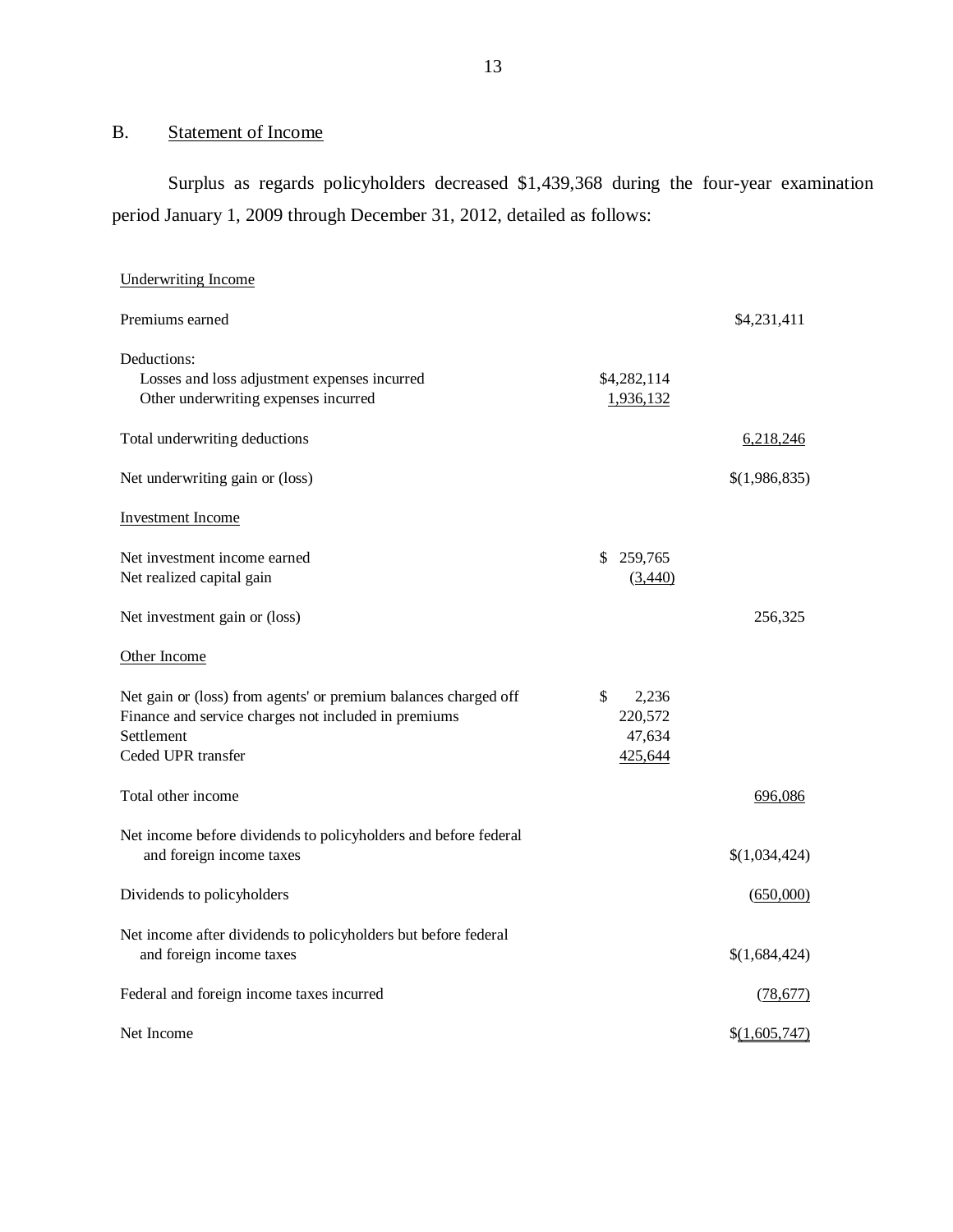| Surplus as regards policyholders per report on |             |
|------------------------------------------------|-------------|
| examination as of December 31, 2008            | \$2,034,462 |

|                                                | Gains in<br>Surplus | Losses in<br>Surplus |               |
|------------------------------------------------|---------------------|----------------------|---------------|
| Net income                                     |                     | \$1,605,747          |               |
| Net unrealized capital gains or (losses)       | \$<br>43,353        |                      |               |
| Change in net deferred income tax              | 186,186             |                      |               |
| Change in nonadmitted assets                   |                     | 406,877              |               |
| Change in provision for reinsurance            |                     | 4,261                |               |
| Surplus adjustment due to merger               | 986,860             |                      |               |
| Change in minimum pension accrual              |                     | 387,427              |               |
| Error correction in unpaid reinsurance ceded   | $\theta$            | 251,456              |               |
| Gains / Losses in Surplus                      | \$1,216,399         | \$2,655,767          |               |
| Net increase (decrease) in surplus             |                     |                      | \$(1,439,368) |
| Surplus as regards policyholders per report on |                     |                      |               |
| examination as of December 31, 2012            |                     |                      | 595,094<br>S  |

### **4. LOSSES AND LOSS ADJUSTMENT EXPENSES**

 Company as of December 31, 2012. The examination analysis was conducted in accordance with generally accepted actuarial principles and practices and was based on statistical information contained in the Company's internal records and in its filed annual statements. The examination liability for the captioned items of \$624,110 is the same as reported by the

### **5. AMOUNTS RECOVERABLE FROM REINSURERS**

 \$224,669 reported by the Company as of December 31, 2012. The examination admitted asset for the captioned item of \$62,228 is \$162,441 less than the

 recoverable from reinsurers, for which it could not provide substantiation. It is noted that the Company wrote off \$124,832 of uncollected reinsurance recoverable in its quarterly statement as of June 30, 2013. Additionally, it is noted that there is a corresponding adjustment to the liability "Provision for reinsurance", which partially offsets the reduction to this asset. See item 7 in this The examination adjustment to this item represents amounts reported by the Company as report.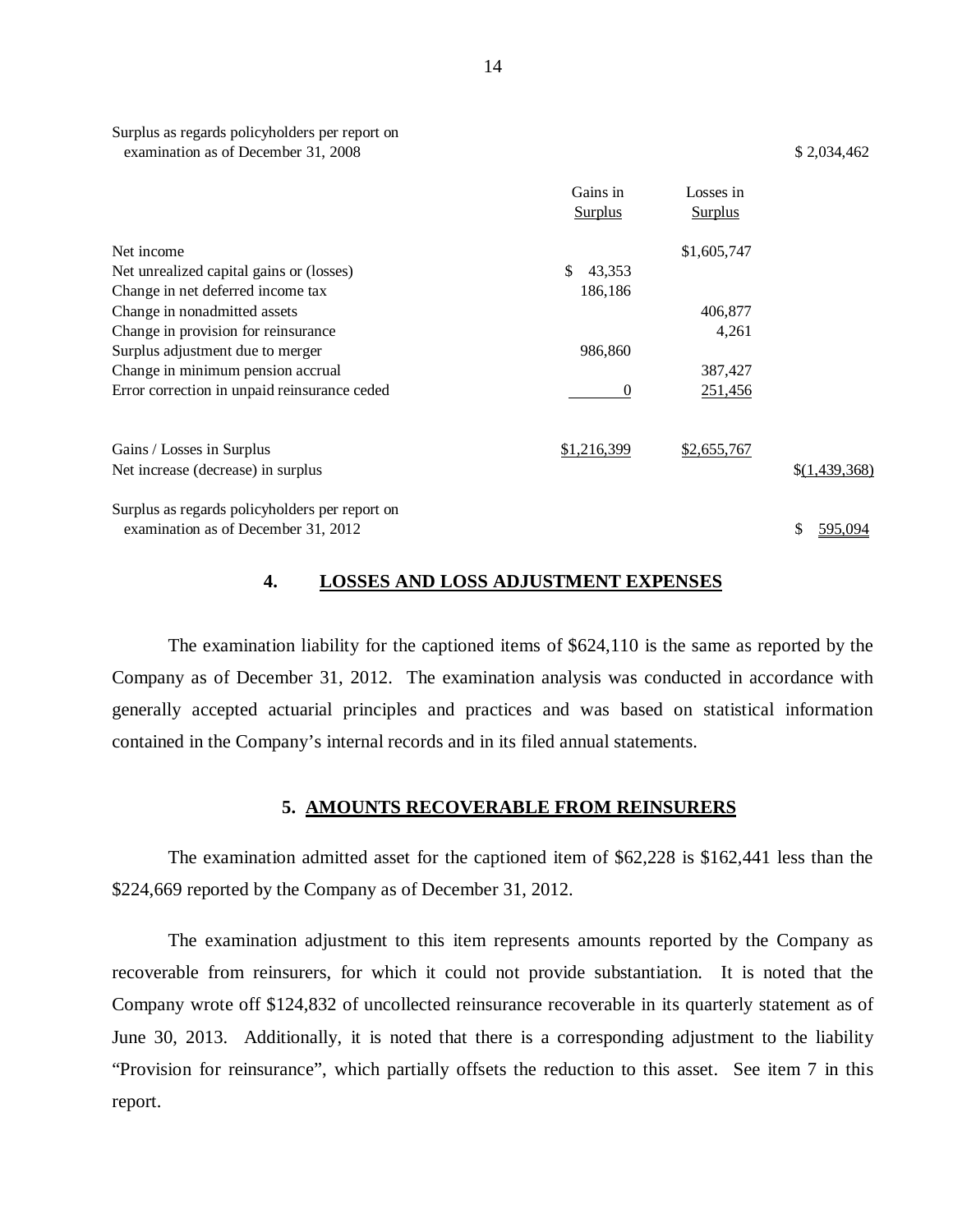# <span id="page-16-0"></span>**6. COMMISSIONS PAYABLE, CONTINGENT COMMISSIONS AND OTHER SIMILAR CHARGES**

 reported by the Company as of December 31, 2012. The examination liability for the captioned item of \$83,340 is \$17,522 more than the \$64,818

 Company's agents in 2012 and paid by the Company in 2013, for which the Company failed to establish a liability. The examination change represents contingency commissions earned by two of the

 the statement date. It is recommended that the Company establish a liability for all expenses incurred by it as of

### **7. PROVISION FOR REINSURANCE**

 reported by the Company as of December 31, 2012. The examination liability for the captioned item of \$4,261 is \$38,137 less than the \$42,398

 reinsurance recoverable balances that were not admitted by this examination, as more fully explained in item 5 of this report. The examination adjustment represents the elimination of the reinsurance penalty on

### **8. CONCLUSION**

 Based on the significant underwriting losses experienced by the Company during the examination period, as well as its high operating expenses, which has resulted in a significant erosion of the Company's surplus, the ability of the Company to continue as a going concern is questionable unless the Company takes action to address the causes of its surplus deterioration. Subsequent to the examination date, the Company took steps to terminate its defined benefit pension plan, which accounted for almost \$1 million of the surplus deterioration during the examination period. This will partially address the causes of its surplus deterioration; however, the Company will still need to address its significant underwriting losses and high operating expenses.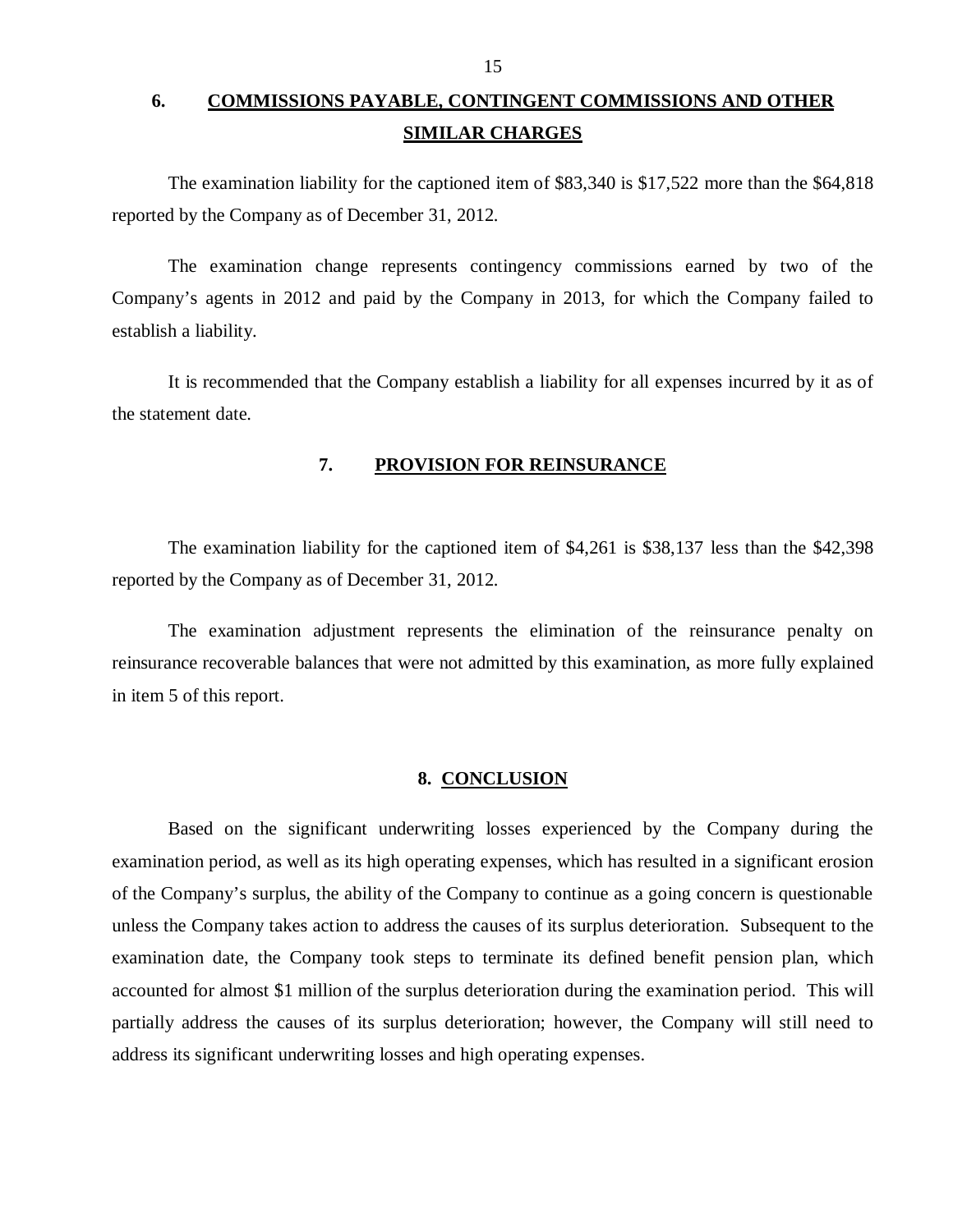The prior report on examination contained five recommendations as follows (page numbers refer to the prior report):

#### PAGE NO. ITEM PAGE NO.

 Statement instructions by completing Schedule F – Part 3 correctly in all future filings with the Department. The Company has not complied with this recommendation. A similar comment is made in this report. B Management Expense Ratio the New York Insurance Law and make efforts to bring its management expenses to within the limits allowed by this specific section. The Company has not complied with this recommendation. A similar comment is made in this report. i. annual statement on the trade date in accordance with SSAP No. 26, SSAP No. 30 and SSAP No. 32. The Company has complied with this recommendation. ii. accordance with the NAIC Annual Statement instructions in all future financial statements filed with the Department. The Company has not complied with this recommendation. A similar comment is made in this report. iii. the New York Insurance Law and limit its investment in any one A Reinsurance It was recommended that the Company comply with the NAIC Annual 7 It was recommended that the Company comply with Section 6613(a) of 8  $\mathcal{C}$ Accounts and Records It was recommended that securities transactions be recorded in the 9 It was recommended that the Company classify accounts correctly in 9 It was recommended that the Company comply with Section 1409(a) of 9

The Company has complied with this recommendation.

institution to 10% of its admitted assets.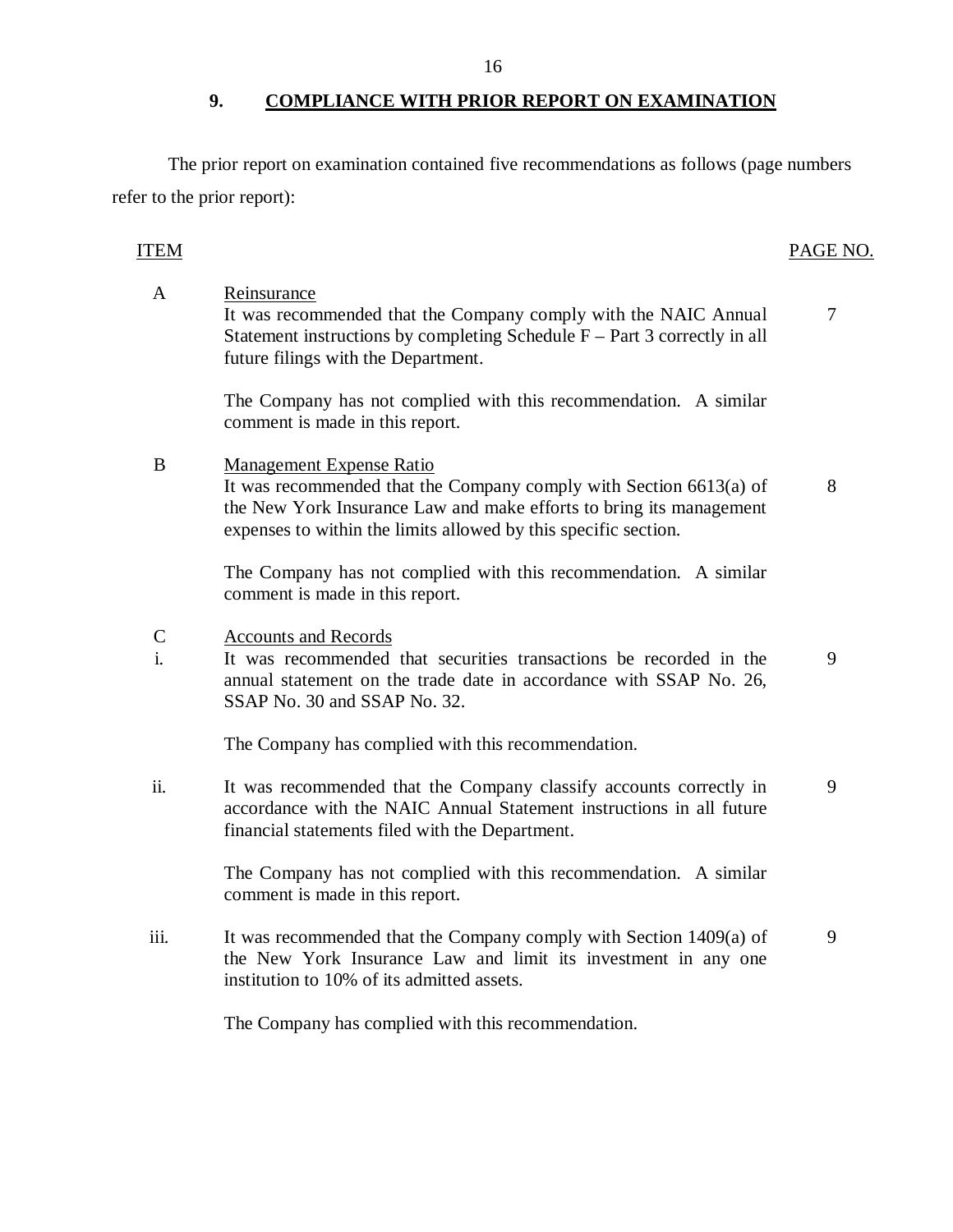### 17

### **10. SUMMARY OF COMMENTS AND RECOMMENDATIONS**

# <span id="page-18-0"></span>PAGE NO.  $A_{\cdot}$ Based on the significant underwriting losses experienced by the Company 1, 15 during the examination period, as well as its high operating expenses, which has resulted in a significant erosion of the Company's surplus, the ability of the Company to continue as a going concern is questionable unless the Company takes action to address the causes of its surplus deterioration. Subsequent to the examination date, the Company took steps to terminate its defined benefit pension plan, which accounted for almost \$1 million of the surplus deterioration during the examination period. This will partially address the causes of its surplus deterioration; however, the Company will still need to address its significant underwriting losses and high operating 1.15 It is recommended that the Company comply with its by-laws by approving 4 the compensation of officers. Reinsurance C. Reinsurance<br>It is recommended that the Company comply with the NAIC Annual 6 Statement Instructions by completing Schedule F - Part 3 correctly in all future filings with this Department. A similar recommendation was included in the prior report on examination. D. Management Expense Ratio It is recommended that the Company comply with Section 6613(a) of the 9 New York Insurance Law and make efforts to bring its management expenses to within the limits allowed by this specific section. It is noted that a similar recommendation was included in the prior report on examination. i. It is recommended that the Company exercise more care in all future filings 9 with this Department. ii. It is recommended that the Company classify accounts correctly in 10 accordance with the NAIC Annual Statement instructions in all future financial statements filed with the Department. It is noted that a similar recommendation was included in the prior report on examination. It is recommended that the Company ensure that timely filing of all quarterly iii. statements and MD&A be made in accordance with NAIC Annual Statement  $10$ F. Commissions Payable and Contingent Commissions It is recommended that the Company establish a liability for all expenses 15 ITEM PAGE NO. **Surplus Deterioration** expenses. B. Management E. Accounts and Records Instructions.

incurred by it as of the statement date.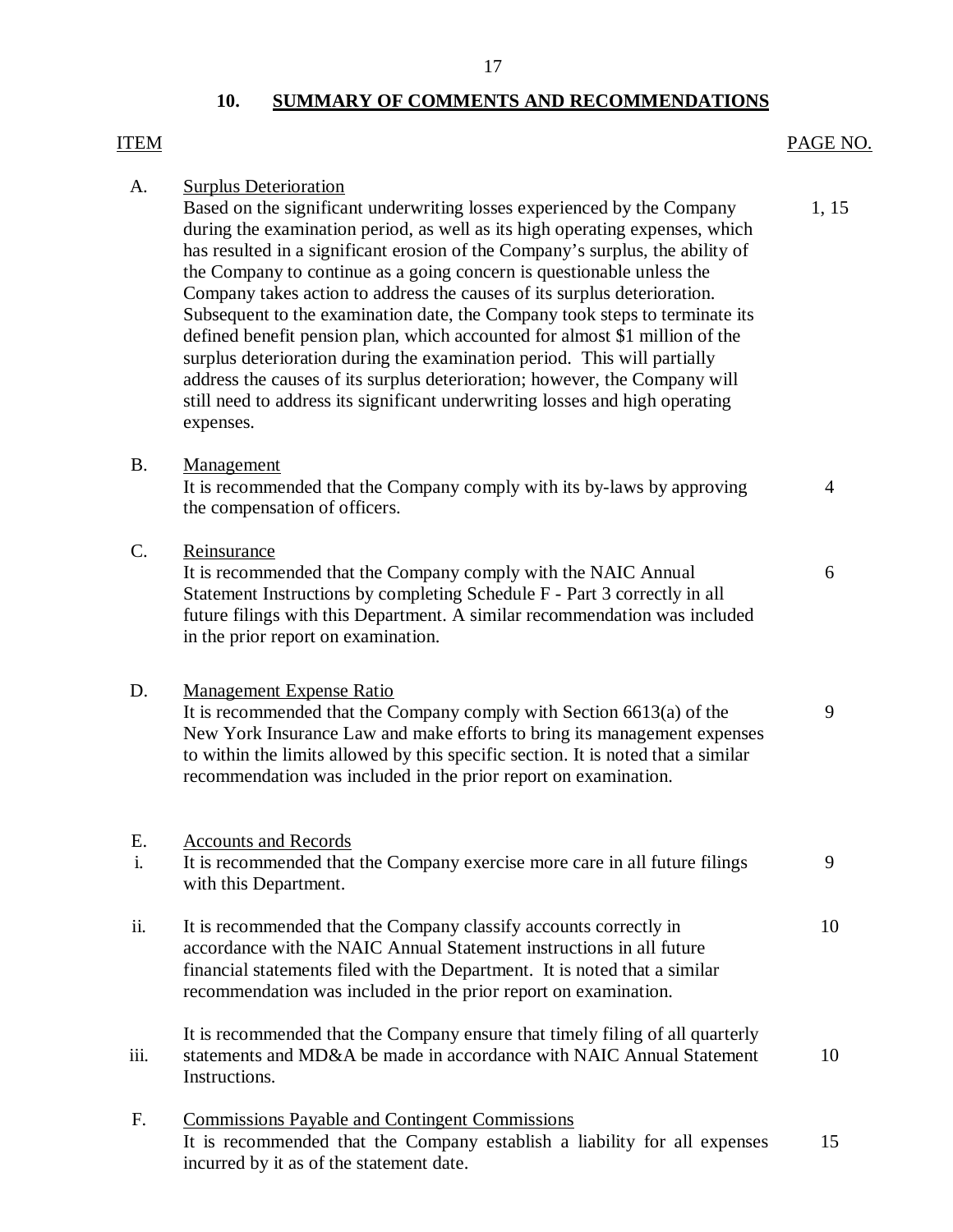Respectfully submitted,

 Senior Insurance Examiner  $\sqrt{s/}$ Sheik H. Mohamed, CPCU

STATE OF NEW YORK ) COUNTY OF ALBANY ) )ss:

Sheik H. Mohamed, being duly sworn, deposes and says that the foregoing report, subscribed by

him, is true to the best of his knowledge and belief.

 $\sqrt{s}$ /

Sheik H. Mohamed

Subscribed and sworn to before me

this  $\frac{day \text{ of } (x,y) - (x,y) \text{ of } (x,y) - (x,y) \text{ of } (x,y) \text{ of } (x,y)$